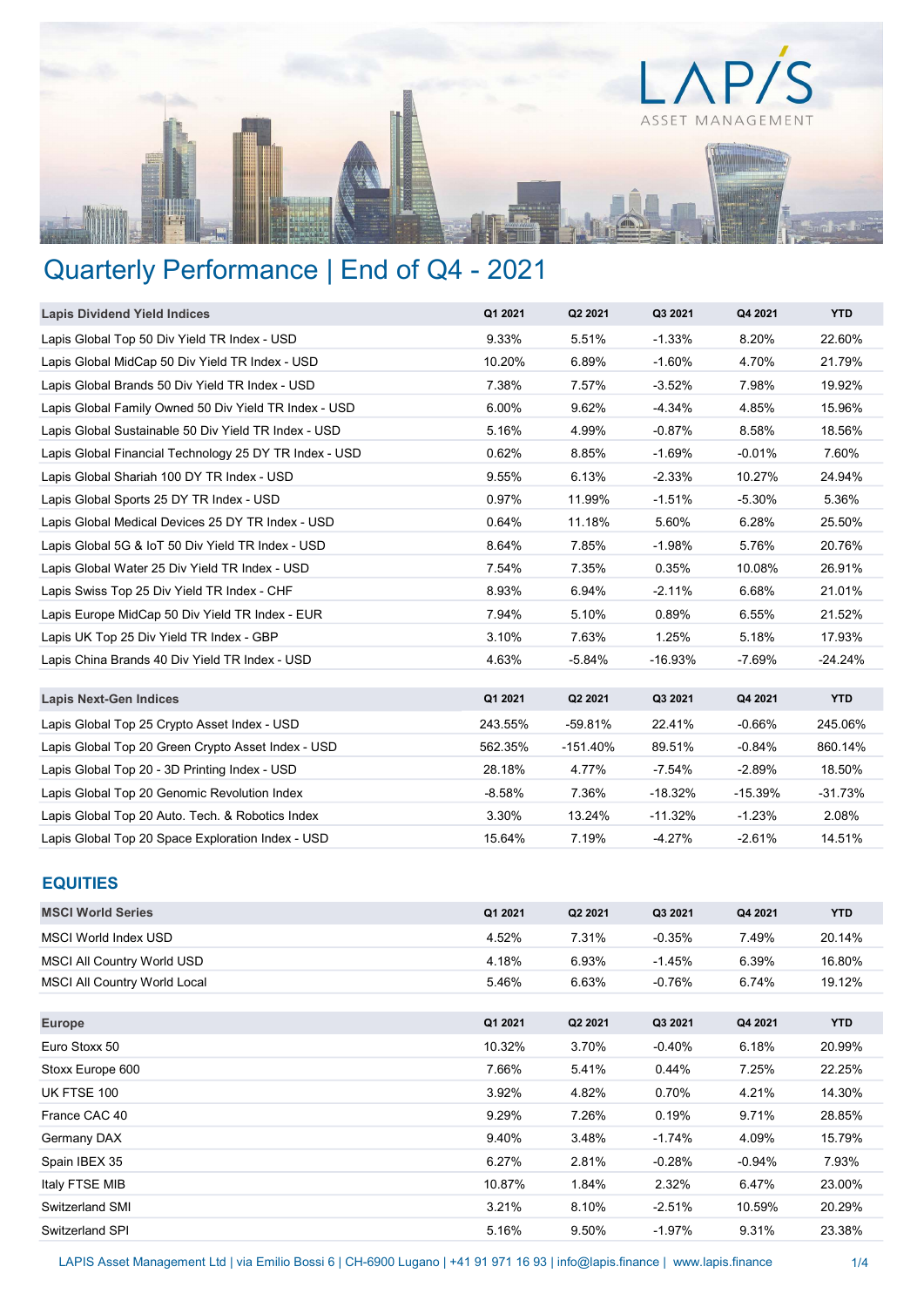

| <b>North America</b>          | Q1 2021  | Q2 2021  | Q3 2021   | Q4 2021  | <b>YTD</b> |
|-------------------------------|----------|----------|-----------|----------|------------|
| USA Dow Jones Industrials     | 7.76%    | 4.61%    | $-1.91%$  | 7.37%    | 18.73%     |
| <b>USA S&amp;P 500</b>        | 5.77%    | 8.17%    | 0.23%     | 10.65%   | 26.89%     |
| USA Nasdaq 100                | 1.58%    | 11.18%   | 0.93%     | 11.10%   | 26.63%     |
| USA Russell 2000              | 12.44%   | 4.05%    | $-4.60%$  | 1.86%    | 13.70%     |
| Canada S&P/TSX Composite      | 7.27%    | 7.83%    | $-0.47%$  | 5.74%    | 21.74%     |
|                               |          |          |           |          |            |
| <b>Asia Pacific</b>           | Q1 2021  | Q2 2021  | Q3 2021   | Q4 2021  | <b>YTD</b> |
| MSCI All C. Asia Pacific      | 1.83%    | 2.16%    | $-5.17%$  | $-2.08%$ | $-3.40%$   |
| Japan Nikkei 225              | 6.32%    | $-1.33%$ | 2.30%     | $-2.24%$ | 4.91%      |
| Hong Kong Hang Seng           | 4.21%    | 1.58%    | $-14.75%$ | -4.79%   | $-14.08%$  |
| South Korea KOSPI             | 6.54%    | 7.68%    | $-6.91%$  | $-2.97%$ | 3.63%      |
| Australia S&P ASX 200         | 3.09%    | 7.69%    | 0.26%     | 1.53%    | 13.02%     |
| <b>Taiwan TAIEX</b>           | 11.53%   | 8.06%    | $-4.62%$  | 7.58%    | 23.66%     |
|                               |          |          |           |          |            |
| <b>Emerging Markets</b>       | Q1 2021  | Q2 2021  | Q3 2021   | Q4 2021  | <b>YTD</b> |
| <b>MSCI Emerging Markets</b>  | 1.95%    | 4.42%    | $-8.84%$  | $-1.68%$ | -4.59%     |
| Brazil Bovespa                | $-2.00%$ | 8.72%    | $-12.48%$ | $-5.55%$ | $-11.93%$  |
| India BSE Sensex              | 3.68%    | 6.01%    | 12.66%    | $-1.48%$ | 21.99%     |
| China Shanghai Comp           | $-0.90%$ | 4.34%    | $-0.64%$  | 2.01%    | 4.80%      |
|                               |          |          |           |          |            |
| S&P 500 Sectors               | Q1 2021  | Q2 2021  | Q3 2021   | Q4 2021  | <b>YTD</b> |
| <b>Consumer Discretionary</b> | 2.94%    | 6.78%    | $-0.15%$  | 12.67%   | 23.66%     |
| <b>Consumer Staples</b>       | 0.45%    | 3.17%    | $-0.98%$  | 12.60%   | 15.55%     |
| Energy                        | 29.27%   | 10.13%   | $-2.82%$  | 6.78%    | 47.74%     |
| <b>Financials</b>             | 15.35%   | 7.93%    | 2.29%     | 4.07%    | 32.54%     |
| <b>Health Care</b>            | 2.74%    | 7.98%    | 1.02%     | 10.78%   | 24.16%     |
| Industrials                   | 11.00%   | 4.12%    | $-4.55%$  | 8.24%    | 19.40%     |
| Information Technology        | 1.74%    | 11.30%   | 1.13%     | 16.45%   | 33.35%     |
| <b>Materials</b>              | 8.56%    | 4.51%    | $-3.94%$  | 14.70%   | 25.00%     |
| <b>Communication Services</b> | 7.82%    | 10.48%   | 1.40%     | $-0.21%$ | 20.53%     |
| Utilities                     | 1.94%    | $-1.13%$ | 0.93%     | 12.06%   | 13.99%     |
|                               |          |          |           |          |            |

## **COMMODITIES**

|                                     | Q1 2021    | Q2 2021  | Q3 2021    | Q4 2021 | YTD.      |
|-------------------------------------|------------|----------|------------|---------|-----------|
| Gold Spot                           | $-10.04\%$ | 3.65%    | $-0.74%$   | 4.11%   | $-3.64%$  |
| Silver Spot                         | $-7.52\%$  | 7.00%    | $-15.14%$  | 5.13%   | $-11.72%$ |
| Platinum Spot                       | 10.76%     | $-9.43%$ | $-10.04\%$ | 0.14%   | $-9.64%$  |
| Palladium Spot                      | 7.30%      | 5.94%    | $-31.28%$  | -0.43%  | $-22.21%$ |
| WTI Crude Oil                       | 18.39%     | 22.78%   | 6.99%      | 2.20%   | 58.94%    |
| <b>GSCI Industrial Metals Index</b> | 9.03%      | 9.62%    | 1.63%      | 6.73%   | 29.63%    |
| <b>GSCI Agriculture Index</b>       | 6.01%      | 12.35%   | $-1.07\%$  | 5.83%   | 24.70%    |
|                                     |            |          |            |         |           |

LAPIS Asset Management Ltd | via Emilio Bossi 6 | CH-6900 Lugano | +41 91 971 16 93 | info@lapis.finance | www.lapis.finance 2/4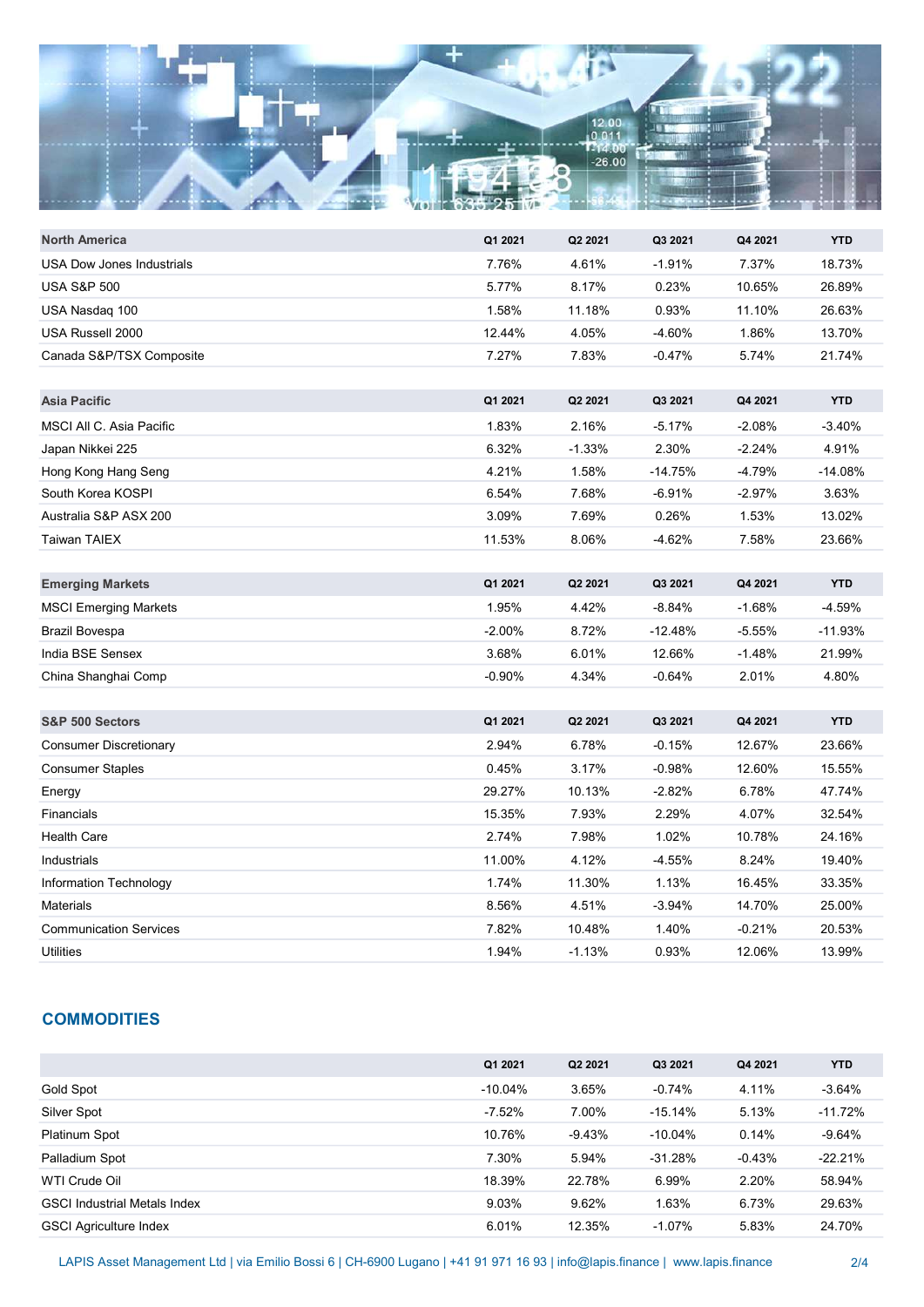

### **CURRENCIES**

| Q1 2021   | Q2 2021  | Q3 2021  | Q4 2021   | <b>YTD</b> |
|-----------|----------|----------|-----------|------------|
| 3.98%     | $-1.09%$ | 2.34%    | 1.81%     | 6.93%      |
| $-6.60%$  | 1.97%    | $-0.72%$ | 2.02%     | $-3.13%$   |
| $-0.83%$  | $-0.35%$ | 2.58%    | $-0.43%$  | 1.01%      |
| $-2.38%$  | 0.92%    | 1.67%    | 3.81%     | 4.04%      |
| $-5.05%$  | 0.71%    | 0.23%    | $-2.17\%$ | $-6.33%$   |
| $-6.11%$  | 2.05%    | $-2.47%$ | $-3.33%$  | $-10.05%$  |
| $-4.09%$  | 1.10%    | $-2.41%$ | -1.84%    | -7.36%     |
| 0.33%     | $-0.63%$ | $-1.68%$ | $-0.80%$  | $-2.79%$   |
| $-7.23%$  | $-0.35%$ | $-0.16%$ | $-3.41%$  | $-11.46%$  |
| $-1.28%$  | $-1.28%$ | $-3.76%$ | 0.49%     | $-5.92%$   |
| 1.28%     | 1.31%    | $-2.27%$ | 0.34%     | 0.69%      |
| $-0.27%$  | 0.12%    | $-0.27%$ | $-0.13%$  | $-0.56\%$  |
| $-1.72%$  | $-0.04%$ | $-0.91%$ | 0.64%     | $-2.03%$   |
| $-8.49%$  | 11.83%   | $-9.55%$ | $-2.36%$  | $-7.27%$   |
| $-2.18%$  | 3.30%    | 0.55%    | $-3.33%$  | $-1.53%$   |
| $-10.91%$ | -5.52%   | $-2.13%$ | -49.60%   | -78.81%    |
| $-0.55%$  | 3.32%    | $-5.48%$ | $-5.77%$  | $-8.46%$   |
|           |          |          |           |            |

## CRYPTO ASSETS

| <b>Cryptocurrencies</b> | Q1 2021 | Q <sub>2</sub> 2021 | Q3 2021   | Q4 2021   | YTD.    |
|-------------------------|---------|---------------------|-----------|-----------|---------|
| <b>Bitcoin</b>          | 103.34% | -41.34%             | 25.59%    | 6.67%     | 59.79%  |
| Ethereum                | 162.47% | 15.37%              | 32.83%    | 24.09%    | 399.10% |
| Litecoin                | 57.68%  | -27.30%             | 6.31%     | $-3.37\%$ | 17.75%  |
| Chainlink               | 144.18% | $-31.48%$           | 26.34%    | $-13.95%$ | 81.89%  |
| <b>XRP</b>              | 151.04% | 21.47%              | 37.31%    | $-12.03%$ | 268.34% |
| <b>Bitcoin Cash</b>     | 52.57%  | $-2.36%$            | $-3.04\%$ | $-11.93%$ | 27.21%  |
| Stellar                 | 215.67% | -31.35%             | 2.14%     | $-0.87\%$ | 119.42% |